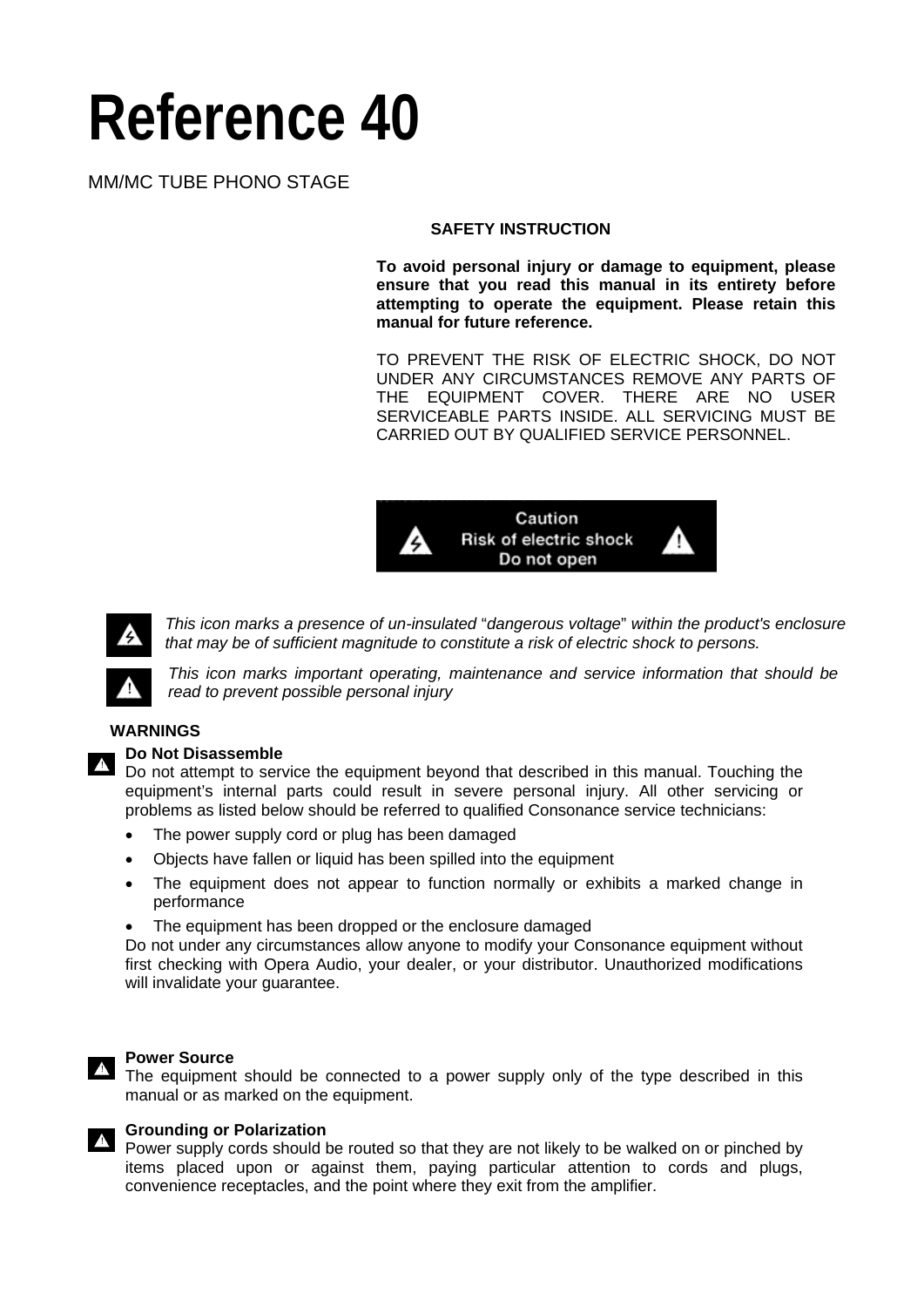#### **Ventilation**

The equipment should be situated so that its location or position does not interfere with its proper ventilation.

- 1. The equipment must not be placed on bed, sofa, or similar surfaces, that may block the ventilation openings,
- 2. The equipment must not be placed in a built-in installation, such as a bookcase or cabinet that may impede the flow of air.
- 3. The equipment should be situated away from heat sources such as radiators, heat register, stoves, or other electronic appliances that produce heat. This equipment is not intended for commercial use.

#### **Water and Moisture**

The equipment should not be used near water, e.g., near a bathtub, washbowl, kitchen sink, laundry tub, in a wet basement, or near a swimming pool etc. Similarly, do not placed objects filled with liquid, such as vases on top of the equipment.

#### **Lighting**

Consonance hi-fi system can be damaged by lightning. Power amplifiers are particularly at risk and therefore should be turned off when there is risk of lightning strike. For complete protection all mains plugs and any aerial cables should be disconnected when not in use.



#### **Power Lines**

In case of connecting a tuner, an outdoor antenna should be located away from power lines. If an outside antenna is connected to the system, be sure the antenna is grounded so as to provide some protection against voltage surges and built up of static charges.

#### **Cleaning**

Never clean with furniture polish, benzene, or volatile liquids. Dust periodically with a clean, soft paint brush. Fingerprints can be removed with a moist polishing cloth.

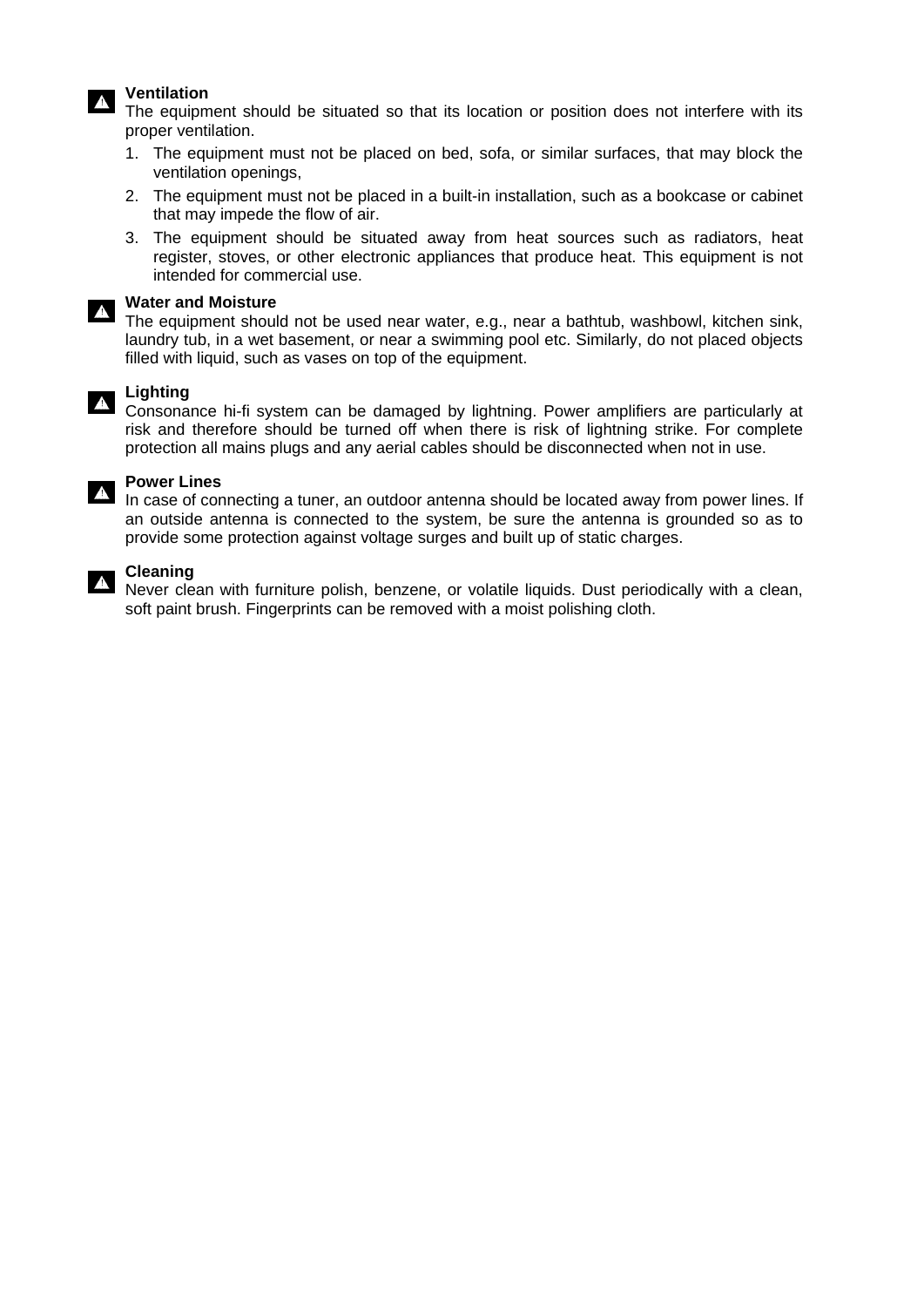# **Table of Contents**

# **SAFETY INSTRUCTION**

| 1.           | <b>INTRODUCTION</b>            | $\mathbf{2}$     |
|--------------|--------------------------------|------------------|
| 2.           | <b>UNPACKING &amp; SET-UP</b>  | $\mathbf{2}$     |
| $\mathbf{3}$ | <b>OPERATING TIPS</b>          | $\mathbf{3}$     |
| 4.           | <b>GENERAL WARNINGS</b>        | $\mathbf{3}$     |
| 5.           | <b>TROUBLESHOOTING GUIDE</b>   | $\boldsymbol{4}$ |
| 6.           | <b>TECHNICAL SPECIFICATION</b> | $5\phantom{1}$   |
| 7.           | <b>WARRANTY</b>                | $6\phantom{1}6$  |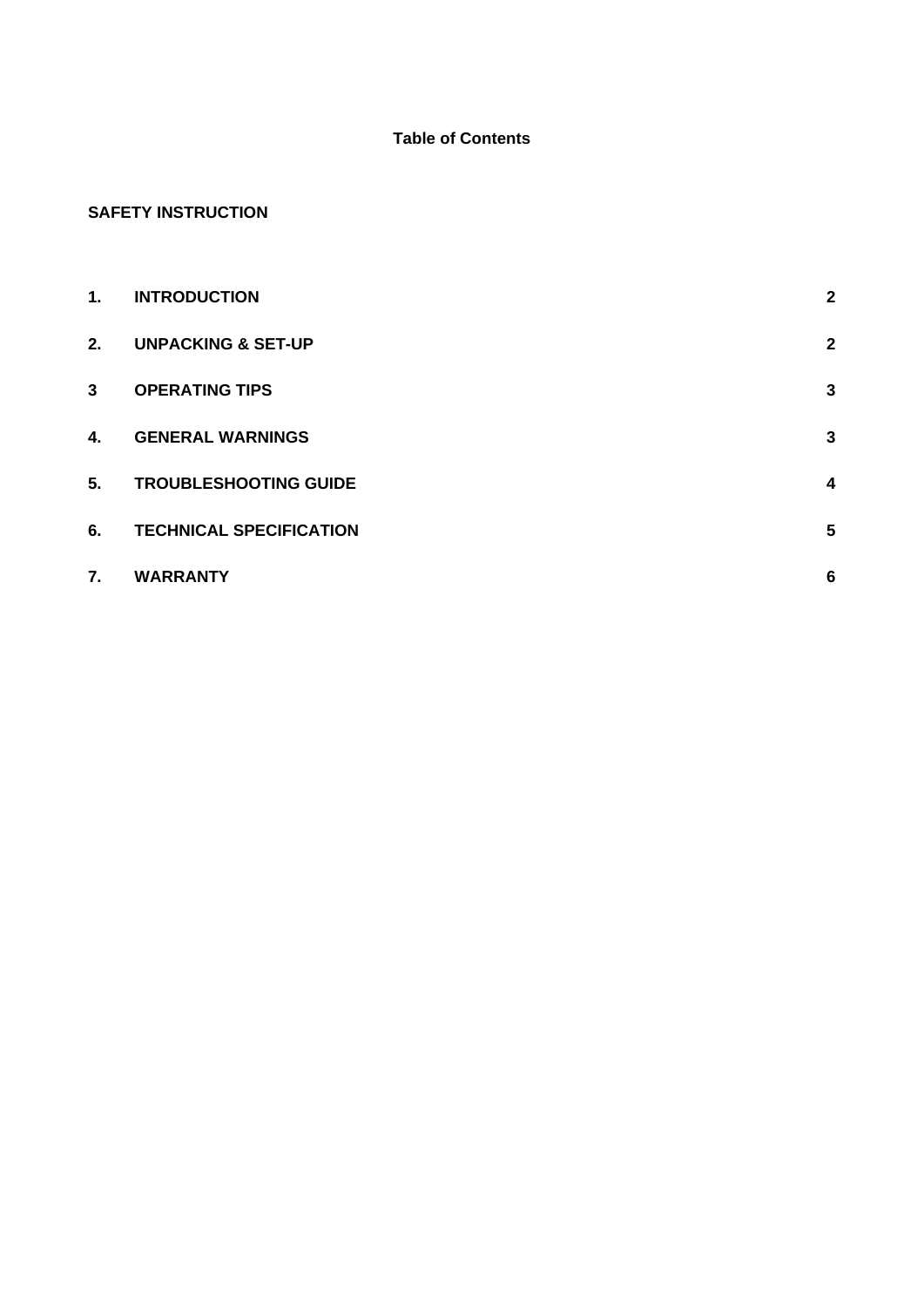#### **Introduction**

Thank you for the purchase of the R40 high-end MM/MC TUBE PHONO STAGE. Opera Audio welcomes you to the growing number of discerning audiophiles who own Opera Audio products. This manual has been prepared to help you to maximize your enjoyment of the performance and features of your new Consonance equipment. Please study this manual carefully and become acquainted with all the features, operation and capabilities of your new Consonance equipment. Should you have any questions, or desire information on other Opera Audio products, please contact your local Opera dealer.

#### **Unpacking & Set-up**

#### **Unpacking**

Before any Opera Audio product leaves the factory it is carefully inspected for physical imperfections as a routine part of Opera Audio's stringent systematic quality control. After you have unpacked the equipment, carefully inspect for any physical damage. Save the shipping carton and packing materials as they are essential for future use to reduce the possibility of transportation damage.

#### **Set-up**

# **1. Check Equipment Voltage**

Ensure that the operating voltage of the amplifier, check the shipping carton label and/or owners manual, conforms to the delivery voltage of your local power supply (i.e. 240V / 230V / 220V / 115V / 100V AC dependent on country).

#### **2. Positioning the Equipment**

The amplifier may generate considerable heat during normal operation. Please ensure that the unit is far away from effect of any domestic heat source and adequate air circulation around the unit is provided to maintain cool operation. For air circulation, leave enough space around the unit (at least 3 cm on the top and 3 cm on the sides and leave enough space on the back for the power cord and interconnect cables). If the equipment is going to be mounted in an enclosed cabinet, it is recommended that the rear of the cabinet has vents to allow air to circulate around the unit. With these considerations implemented, the equipment should then provide exceptional performance as intended. However, the usual protection of equipment from excessive dust and moisture should always be observed. All the equipment made by Opera Audio has been carefully designed with high quality components so that Long-term undiminished performance is operated in accordance with the instructions provided.

#### **3. Connect Signal Cables**

Connect the input source to the amplifier's right and left channel RCA jacks. Refer to rear chassis drawing for connection location. These jacks are labeled with colored washers: red for right and black for left.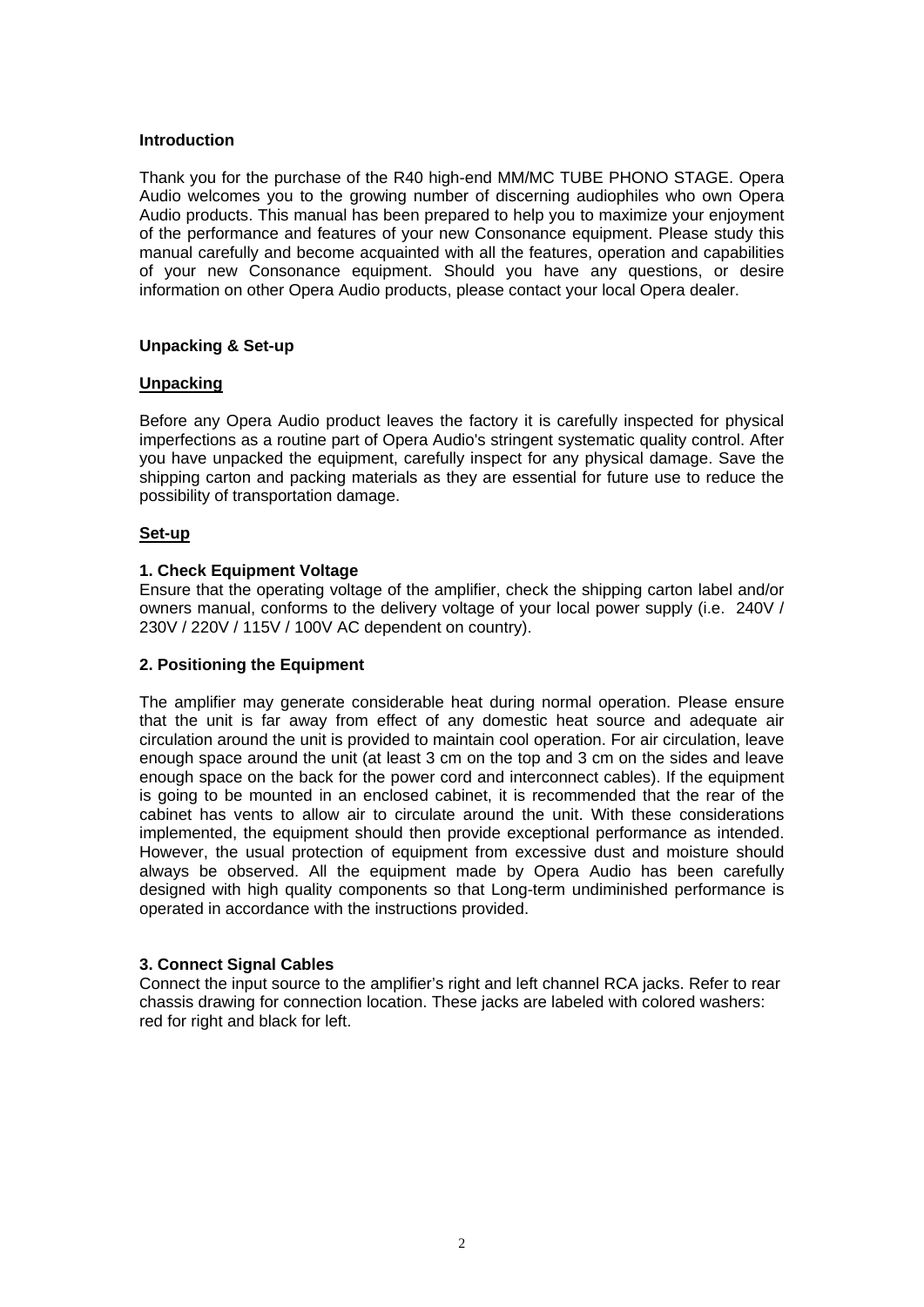# **Operating Tips**

#### **A. Power cord, plugs and sockets**

The power cord should be routed so that it is not likely to be stepped on or pinched by items placed upon or against it. All the plugs and sockets supplied with your Consonance equipment have been chosen because they mark the best possible connection for their purpose. A poor contact will degrade the signal substantially, plugs and sockets should look clean and free from corrosion. The easiest way to clean them is to switch off the equipment, pull the plugs out of their sockets, and push them back in again. Special contact cleaners and contact enhancers should not be used as they tend to deposit a film, which is very difficult to remove and may degrade the sound.

#### **B. Switching on and off**

Source components and power supplies for CD players, tuners, preamplifiers and crossovers should be switched on before switching on the amplifier(s). Always switch the amplifier(s) off and wait about 5 minute for its power supply capacitors to discharge before connecting or disconnecting any leads. Always use the power switch on the equipment instead of the mains outlet switch.

#### **C. Running in**

Your Consonance equipment will take a considerable time to run-in before it performs at its best. The duration varies, but under some conditions you will find that the sound continues to improve for as much as five weeks. Better and more consistent performance will be achieved if the system is left switched on for long periods. However, please take note that all electronic equipment can be damaged by lightning and should not be left on for long periods unattended.

#### **D. Power supply**

Where fused plugs are used various amp fuses should be fitted. Fuses of a lower rating will fail after a period of use. A hi-fi system usually shares a main circuit with other household equipment some of which can cause distortion of the mains waveform. In some Consonance equipments such distortion can lead to a mechanical hum from the transformers. The hum is not transmitted through the speakers and has no effect on the performance of the system but is purely local to the transformer. A separate fused mains circuit (like that reserved for electric cookers) will have lower impedance, supply cleaner power, and consequently improve system performance. Do not wire voltage dependent resistors or noise suppressors into mains plugs. They degrade the mains supply and the sound.

#### **E. Positioning**

Power supplies and amplifiers should be located at a reasonable distance away from other equipments in the system. Adequate spacing will prevent the generation of transformer resonance which in turns causing audible hum to be heard from the loudspeakers. The minimum recommended distance is 300mm (12 inches), and that allowed by the standard interconnect lead being maximum.

Many of the Consonance equipments, due to stringent requirements for ultimate sonic reproduction, are extremely heavy in weight. If you are placing the equipments on equipment rack or table please ensure that the frame is structural sound for supporting the total weight of the equipments.

#### **General Warnings**

Every piece of Consonance equipment is designed to produce the finest sound quality that can be achieved, by avoiding compromise wherever possible. This can lead to circumstances that may be unfamiliar to the equipment owner. The material that follows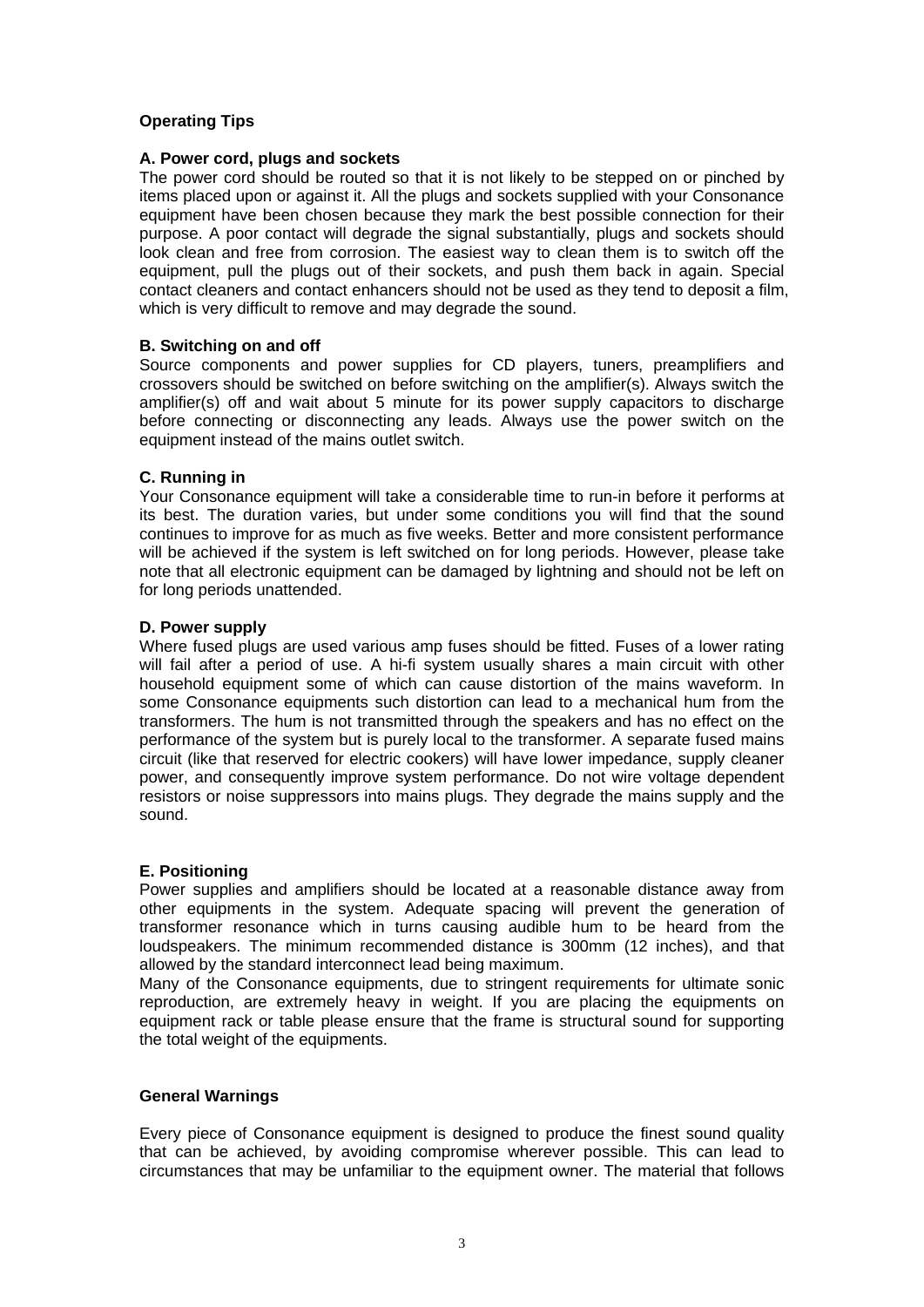contains advice specifically related to Consonance equipment as well as more general warning about the use of domestic audio products.

Please read it carefully:

The transformers in Consonance amplifiers and power supplies may sometimes make a mechanical noise caused by distortion of the mains waveform. Consonance transformers are large in size and have heavy gauge secondary windings making them relatively sensitive to such distortion. A separate mains circuit for your hi-fi system may reduce the effect while also giving an overall improvement in sound quality. It may be necessary however to take account of mechanical transformer noise when placing your equipment. In some circumstances, depending on where you live and the grounding arrangements in your home, you may experience radio frequency interference. Controls on broadcasting in some territories allow very high levels of radio frequency radiation and both the choice and exact placement of equipment may be critical. If there is a known problem in your locality it is advisable to arrange for a home demonstration before purchase to ensure that your selected Consonance equipment can be operated normally. Susceptibility to radio frequency interference is related to the wide internal bandwidth necessary for high sound quality. Systems incorporating moving coil phono preamplifiers and active crossovers are more likely to suffer.

# **Troubleshooting Guide**

From time to time you may experience problems in obtaining optimum equipment performance. Following is list of frequently encountered problems.

| <b>Problem</b>                   | <b>Solution</b>                                                                                                                                                                                                                                                                                                        |
|----------------------------------|------------------------------------------------------------------------------------------------------------------------------------------------------------------------------------------------------------------------------------------------------------------------------------------------------------------------|
| Power indicator and filaments do | Check the fuse and make sure the amplifier is                                                                                                                                                                                                                                                                          |
| not light                        | plugged into a working power outlet                                                                                                                                                                                                                                                                                    |
| Sound out of one speaker only    | Turn volume control fully counter-clockwise and<br>reverse input connectors. If sound changes from<br>one speaker to the other, check source or<br>replace inter-connect wires. If the sound is still<br>coming out of the same speaker only, check<br>speakers on another piece of equipment for<br>proper operation. |
| Static, noise, or hum            | Turn the potentiometers Individually clockwise<br>or counter-clockwise until the hum reduces to<br>the lowest level on each channel                                                                                                                                                                                    |

Equipment problem could also be caused by fault in any part of the system or its installation. As Legal consumer protection varies from country to country, you should always first consult the local dealer for any technical problems that you may experience. Please contact your local distributor or Opera Audio at the address in the back of this manual for any difficulties that cannot be resolved.

Certain Consonance equipment is made in special versions for different territories as a result it is impracticable to arrange international guarantees. Please establish appropriate guarantee arrangements with your own dealer at the time of sale. We are always available to offer help and advice. It is essential that repairs and updates are only carried out by authorized Consonance dealer or Opera Audio factory. As many Consonance components are custom made and specially matched, the replacement parts must be ordered through Opera Audio or its representative. Our dealer will have all relevant information about the service in your area and will ensure that you equipment is serviced without delay.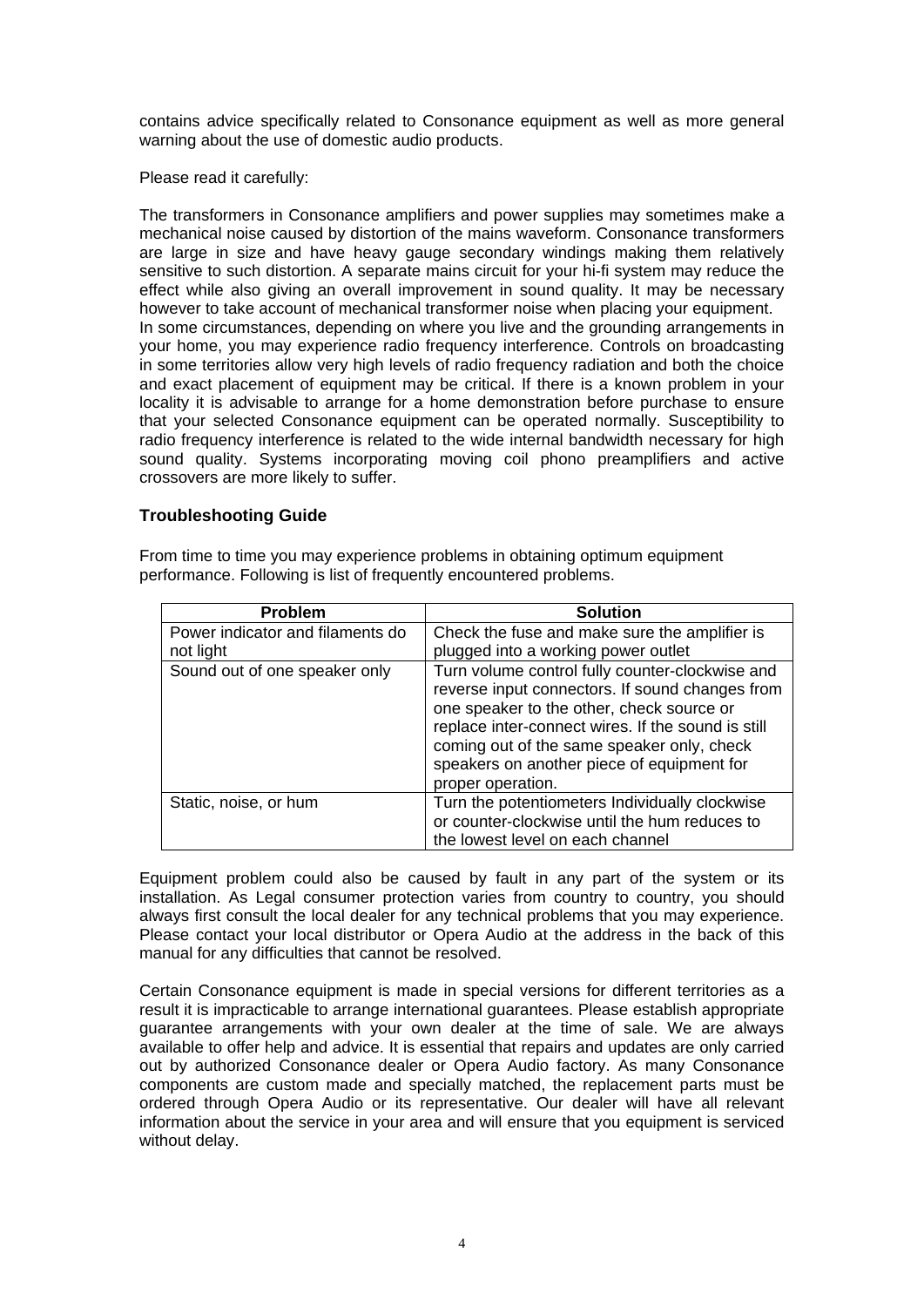If for some reason, there are no service facilities available in your area, please ship the equipment to the address listed at the back of the manual.

Please note that you are responsible for all shipping charges, insurance, and reimportation to your country, and duty arrangements.

When shipping a product back to factory for service, always include the following:

- Sales slip or other proof of purchase if repair is claimed under warranty.
- A proforma invoice with value of the goods, stating that the amplifier is returned to china for repair.
- An accompanying letter describing faults, symptoms or problems with the amplifier.
- Always ship the amplifier in its original carton and packaging material to prevent damage in transit.

Opera Audio will not accept responsibility for any damage caused in transit, no matter whatever caused.



#### **FUNCTION**

- ① Power indicator
- ② MM / MC switch

③ High / Low gain and impedance switch(5ohm,40ohm)

|           | INPUT | OUTPUT |                                                            | AC IN |
|-----------|-------|--------|------------------------------------------------------------|-------|
| GROUNDING |       |        | $\Delta = \frac{1}{2} \left( \frac{1}{2} \right) + \Delta$ |       |
| ×         |       |        | CE                                                         |       |
|           |       |        | <b>SHOWLER</b>                                             |       |
|           |       |        | MMAMC TUBE PHONO STAGE<br>MADE BY OPERA AUDIO CHINA        |       |
|           |       |        |                                                            |       |

From Left are Grounding jack, Input RCA jacks(red / black ), Output RCA jacks(red /black ), Power plug

# **TECHNICAL SPECIFICATION**

CONTROL FUNCTIONS: **Power On/Off , Switch MM / MC and Switch High / Low** HARMONIC DISTORTION: **0.01% ( for 2V RMS at output )**  INPUT IMPEDANCE: **47K ohms( MM ) , 5 ohm~ 1000 ohm( MC )**  INPUT GAIN: **40dB (MM ) / 66 dB ( MC ,10 times)/ 57dB(MC ,5 times)**  INPUT INTERFACES: **1 group (RCA)**  OUTPUT INTERFACES: **1 group (RCA)**  GROUNDING INTERFACES: **1 group** SIGNAL/NOISE: **80dB(MM),70dB(MC)**  CONSUMPTION: **10watt**  VACUUM TUBE: **12AX7 x 2, EZ80 x1**  DIMENSIONS: **440 (L) x260(W)x100 (H)mm**  WEIGHT: **15 kg (packed)** 

**SPECIFICATIONS SUBJECT TO CHANGE WITHOUT NOTICE.**